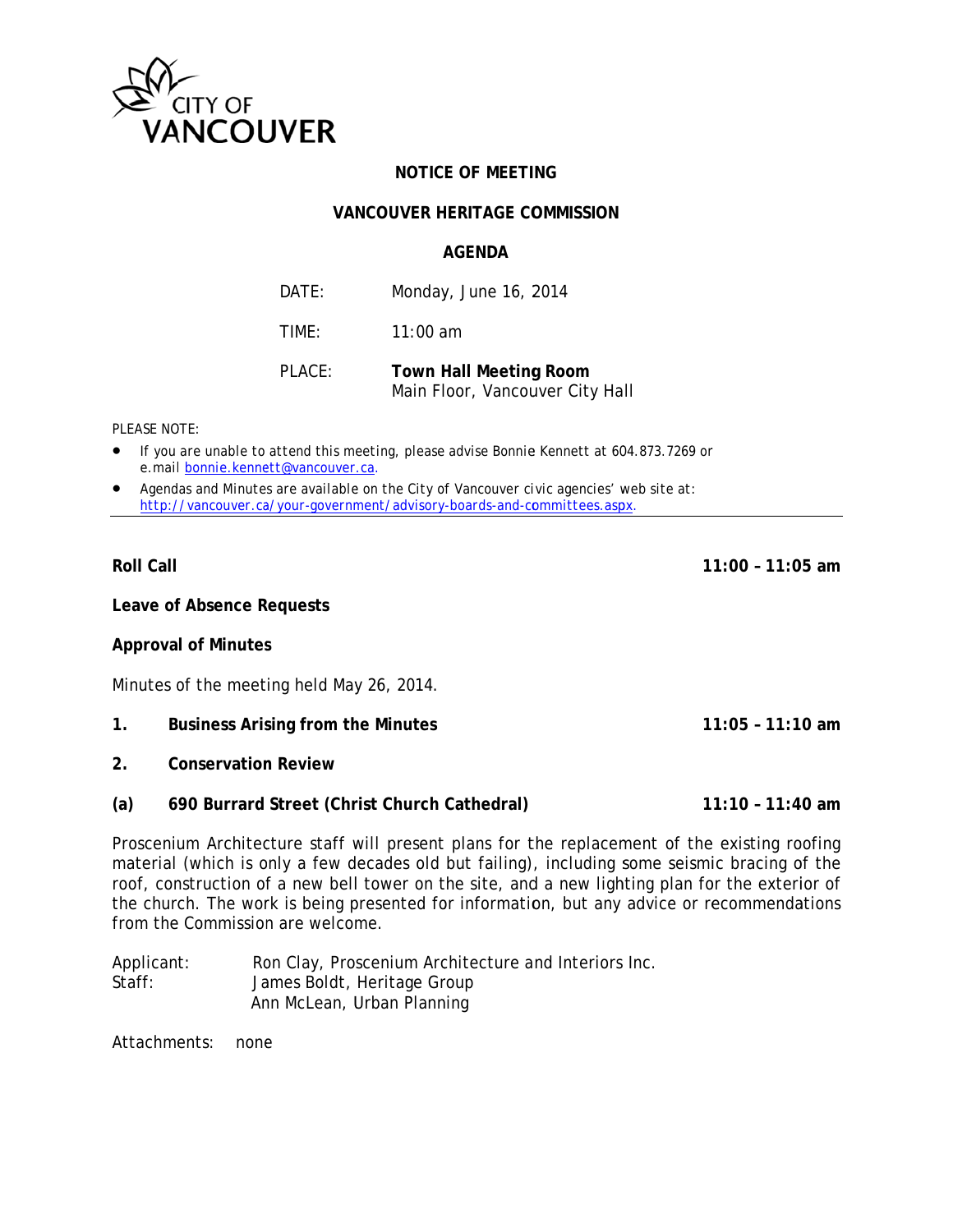# (b) **2546 West 3rd Avenue (Harrington House) 11:40 – 12:10 pm VHR 'C' (proposed) DE417986**

The Harrington House was built in 1912 for Walter Harrington, possibly using plans from the architectural firm of Gamble and Knapp, as those house is identical to a couple others built in the city which are known to be designed by the firm, such as the Blair House at 2356 West  $5<sup>th</sup>$ Avenue, which was protected a few years ago. The Harrington House is a good example of Arts and Crafts influenced housing, with many robust craftsman details surviving despite the building having been stuccoed in the past.

The application proposes to rehabilitate the heritage building, convert it to contain two dwelling units, and to construct an Infill One-Family Dwelling at the rear of the site. As with most RT zoned projects which are to be strata titled, Building By-law upgrades required by stratification, including rain-screens, will be a challenge with respect to conservation. The main zoning items are noted below (the required proforma review has not been completed yet):

#### Zoning and Parking Summary-Zone: RT-8 Site Area: 6,000 sq. ft.

| Item                | Existing           | Permitted or Required | Proposed           |
|---------------------|--------------------|-----------------------|--------------------|
| Overall Floor Space | Approx. 0.71 FSR   | 0.75 FSR maximum      | 0.96 FSR           |
| Ratio (FSR)         | $(4, 253$ sq. ft.) | $(4,500$ sq. ft.)     | $(5, 757$ sq. ft.) |
| Dwelling Unit       | Not noted          |                       |                    |
| Density             |                    |                       |                    |
| Off-street parking  | Not noted          | 3 minimum             |                    |
| spaces              |                    |                       |                    |

*NOTE: The SOS for the site has been reviewed by SOS sub-committee, who concluded that the site would warrant addition to the Register in the 'C' category. If a motion has not been brought forward ahead of time for consideration by the Commission in this regard, item (i) below would be applicable.*

Issues:

- (i) Support for addition to Register if not brought forward beforehand;
- (ii) Conservation Plan; and
- (iii) Overall scheme and compatibility of new development.

| Applicant: | Alexandre Ravkov                          |
|------------|-------------------------------------------|
|            | Nicole Howell, Donald Luxton & Associates |
| Staff:     | James Boldt, Heritage Group               |

Attachments: SOS, Conservation Plan, and drawings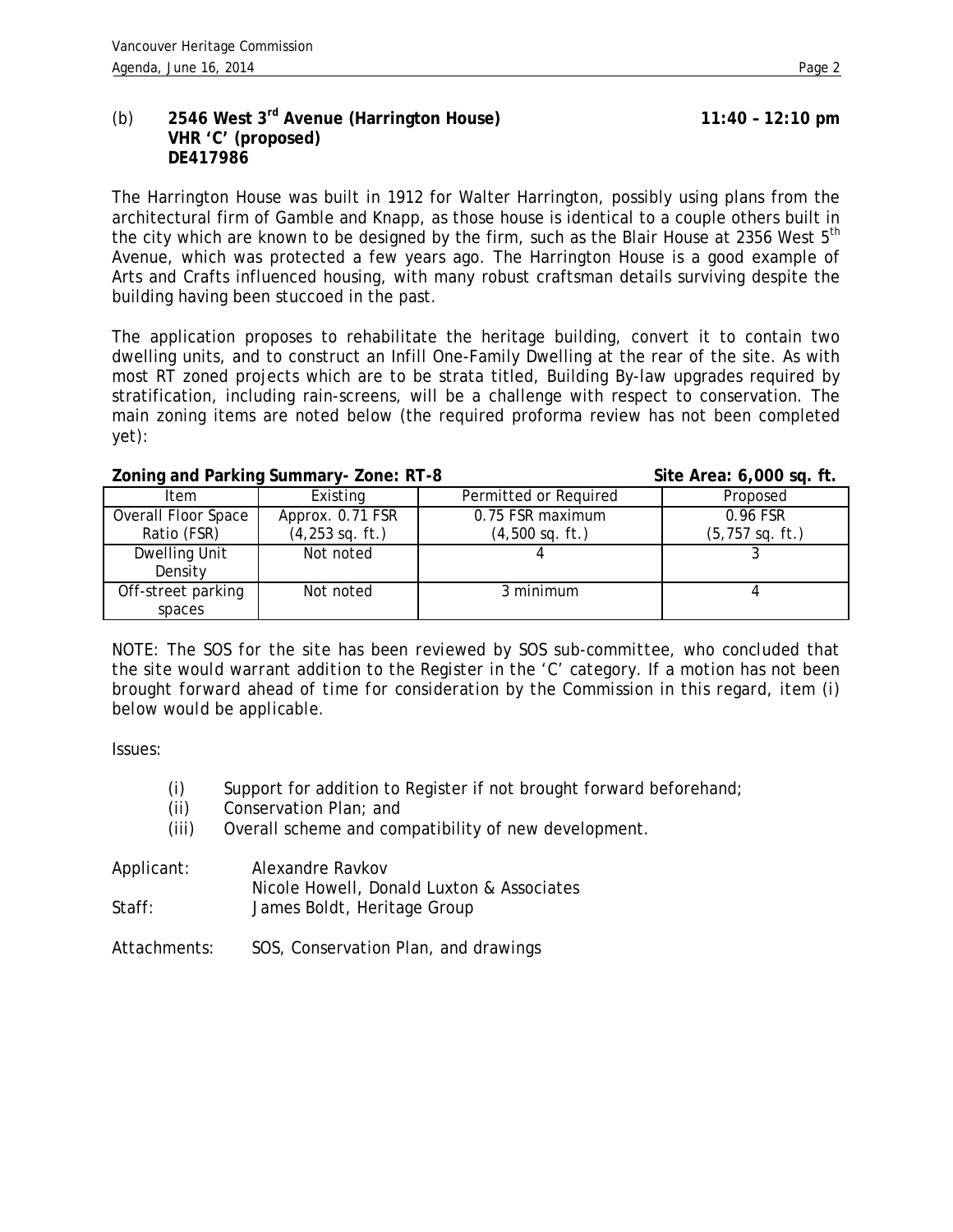## **(c) 1836 West 12th Avenue (Fox House) 12:10 – 12:40 pm VHR 'C' DE417990**

The Fox House was built in 1913 for Attwill Seymour Fox, a salesman for a local mill. At one time the house was owned by Poulough Pogue, a well-known journalist at the time, who later took up residence on Hollyburn Mountain and became an early advocate for skiing and hiking on the North Shore Mountains. The Fox House is a good example craftsman housing popular at the time. Many details survive including the house's prominent porch.

The application proposes to rehabilitate the heritage building, convert it to contain three dwelling units, and to construct an Infill One-Family Dwelling at the rear of the site. As with most RT zoned projects which are to be strata titled, Building By-law upgrades required by stratification, including rain-screens, will be a challenge with respect to conservation. The main zoning items are noted below (the required proforma review has not been completed yet):

## **Zoning and Parking Summary- Zone: RT-8 Site Area: 6,250 sq. ft.**

| Item                               | Existing                              | Permitted or Required                 | Proposed                       |
|------------------------------------|---------------------------------------|---------------------------------------|--------------------------------|
| Overall Floor Space<br>Ratio (FSR) | Approx. 0.72 FSR<br>$(4,207$ sq. ft.) | 0.75 FSR maximum<br>$(4,687$ sq. ft.) | 0.96 FSR<br>$(5, 523$ sq. ft.) |
| Dwelling Unit<br>Density           | Not noted                             |                                       |                                |
| Off-street parking<br>spaces       | Not noted                             | 4 minimum                             |                                |

*NOTE: The SOS is to be reviewed by the SOS sub-committee, but may need to be moved to a later review due to the volume of SOSs recently received. If the SOS has not been reviewed ahead of time, staff ask that the Commission review the SOS along with the application as noted in (i) below.*

Issues:

- (i) SOS, if not reviewed by the SOS Sub-committee ahead of time (see above);
- (ii) Conservation Plan; and
- (iii) Overall scheme and compatibility of new development.

| Applicant: | Alexandre Ravkov                          |
|------------|-------------------------------------------|
|            | Nicole Howell, Donald Luxton & Associates |
| Staff:     | James Boldt, Heritage Group               |

Attachments: SOS, Conservation Plan, and drawings